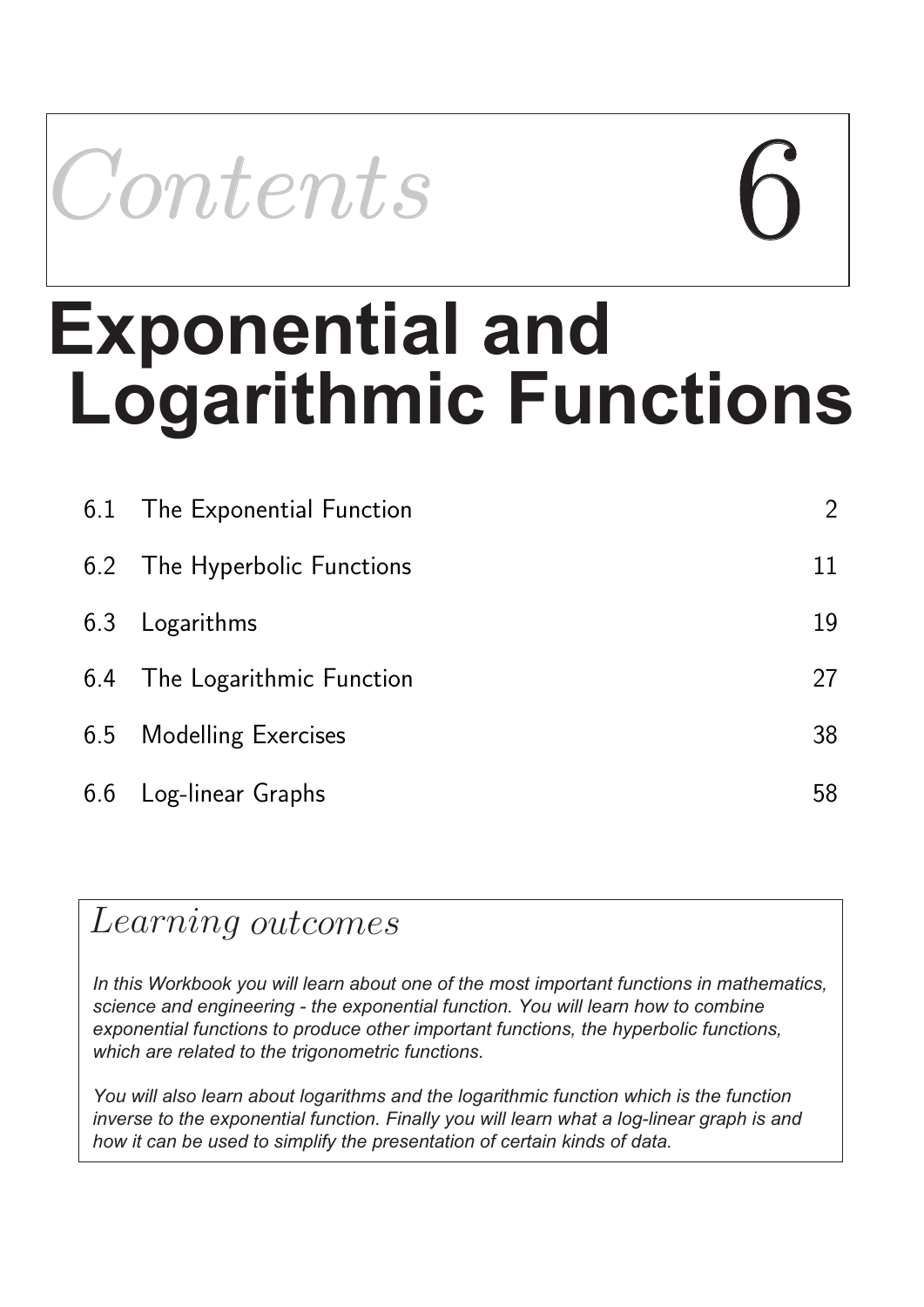## **The Exponential Function**





## **Introduction**

In this Section we revisit the use of exponents. We consider how the expression  $a^x$  is defined when  $a$ is a positive number and x is *irrational*. Previously we have only considered examples in which x is a rational number. We consider these exponential functions  $f(x) = a^x$  in more depth and in particular consider the special case when the base  $a$  is the exponential constant e where :

 $e = 2.7182818...$ 

We then examine the behaviour of  ${\rm e}^x$  as  $x\to\infty$ , called  ${\bf exponential}$  growth and of  ${\rm e}^{-x}$  as  $x\to\infty$ called exponential decay.

| Prerequisites                           | • have a good knowledge of indices and their<br>laws                                |  |
|-----------------------------------------|-------------------------------------------------------------------------------------|--|
| Before starting this Section you should | • have knowledge of rational and irrational<br>numbers                              |  |
|                                         | • approximate $a^x$ when x is irrational                                            |  |
| <b>Learning Outcomes</b>                | • describe the behaviour of $a^x$ : in particular the<br>exponential function $e^x$ |  |
| On completion you should be able to     | • understand the terms exponential growth<br>and exponential decay                  |  |

 $\overline{\phantom{0}}$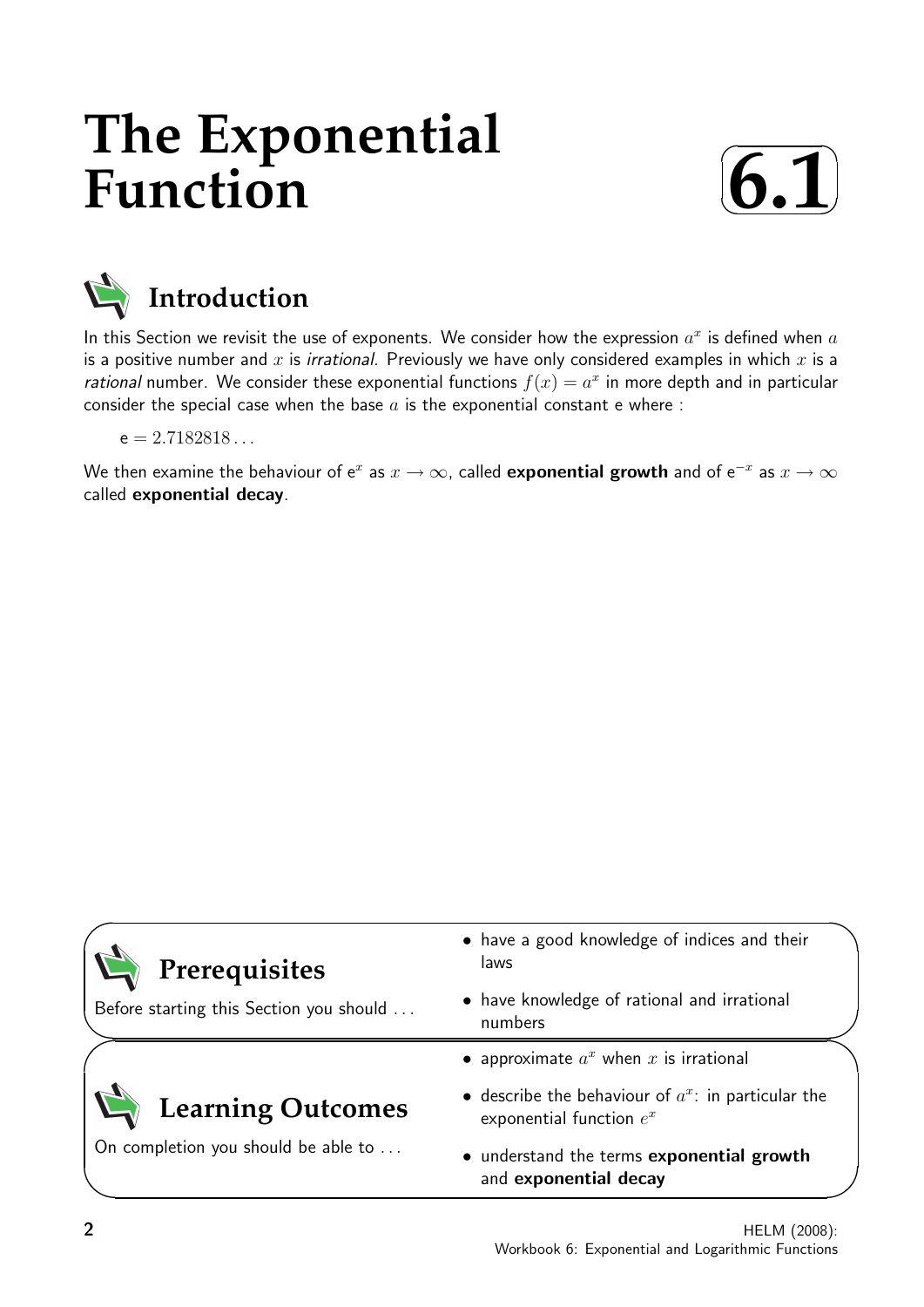

## **1. Exponents revisited**

We have seen (in HELM 1.2) the meaning to be assigned to the expression  $a^p$  where  $a$  is a positive number. We remind the reader that 'a' is called the **base** and 'p' is called the **exponent** (or power or index). There are various cases to consider:

If  $m, n$  are positive integers

- $a^n = a \times a \times \cdots \times a$  with n terms
- $\bullet$   $\quad$   $a^{1/n}$  means the  $n^{th}$  root of  $a$ . That is,  $a^{1/n}$  is that positive number which satisfies

$$
(a^{1/n}) \times (a^{1/n}) \times \cdots \times (a^{1/n}) = a
$$

where there are  $n$  terms on the left hand side.

- $\bullet$   $a^{m/n} = (a^{1/n}) \times (a^{1/n}) \times \cdots \times (a^{1/n})$  where there are  $m$  terms.
- $a^{-n} = \frac{1}{a}$  $a^n$

For convenience we again list the basic laws of exponents:





#### Solution

First we simplify the numerator:

$$
p^{n-2}p^m = p^{n-2+m}
$$

Next we simplify the denominator:

$$
p^3 p^{2m} = p^{3+2m}
$$

Now we combine them and simplify:

$$
\frac{p^{n-2}p^m}{p^3p^{2m}} = \frac{p^{n-2+m}}{p^{3+2m}} = p^{n-2+m}p^{-3-2m} = p^{n-2+m-3-2m} = p^{n-m-5}
$$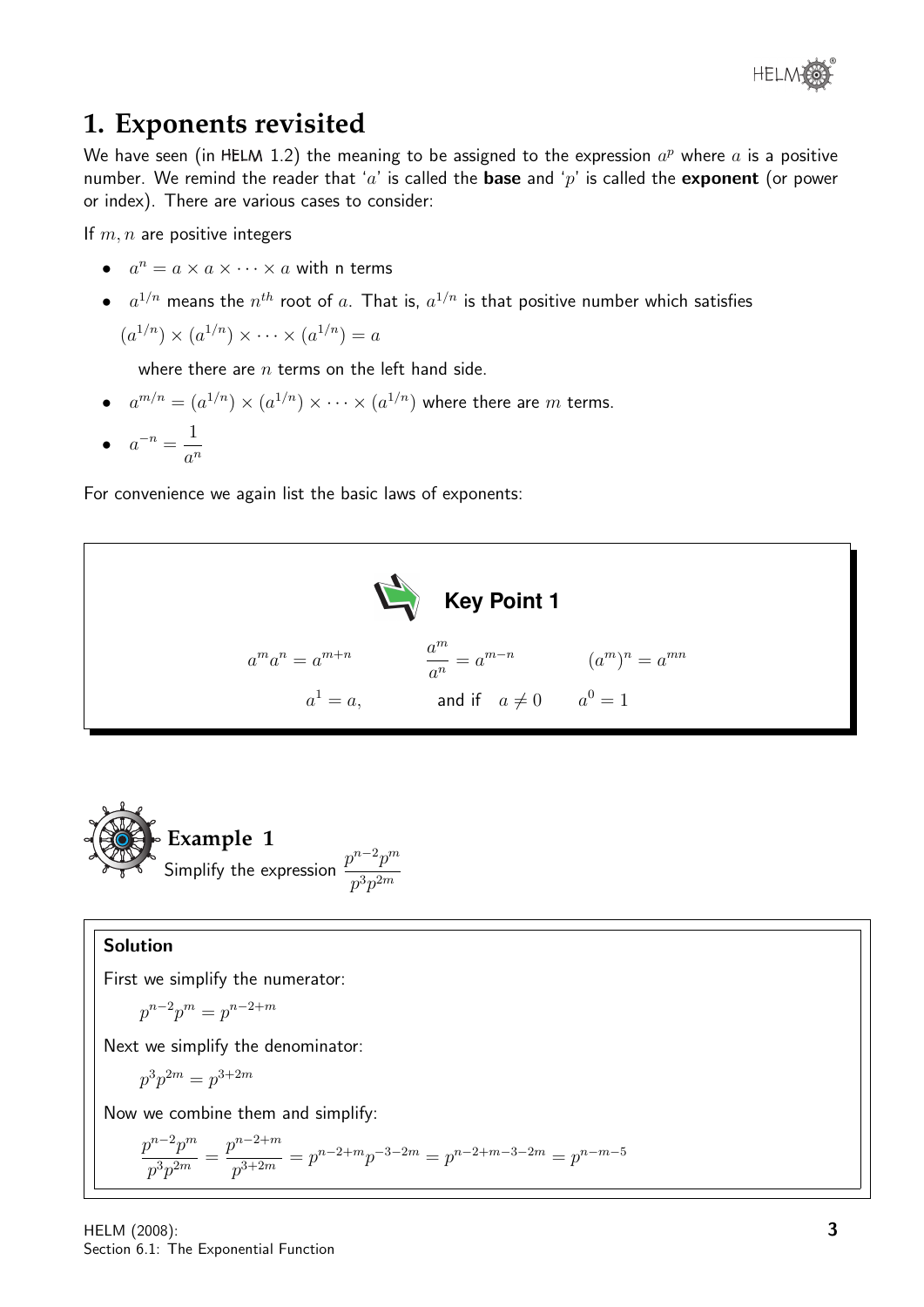

Simplify the expression  $\frac{b^{m-n}b^3}{b^2}$ 

 $b^{2m}$ 

First simplify the numerator:

Your solution

 $b^{m-n}b^3 =$ 

#### Answer

 $b^{m-n}b^3 = b^{m+3-n}$ 

Now include the denominator:

**Your solution**  

$$
\frac{b^{m-n}b^3}{b^{2m}} = \frac{b^{m+3-n}}{b^{2m}} =
$$

Answer

 $b^{m+3-n}$  $b^{2m}$  $= b^{m+3-n-2m} = b^{3-m-n}$ 



Simplify the numerator:

Your solution  $(5a^m)^2a^2 =$ 

#### Answer

$$
(5a^m)^2 a^2 = 25a^{2m} a^2 = 25a^{2m+2}
$$

#### Now include the denominator:

**Your solution**  

$$
\frac{(5a^m)^2a^2}{(a^3)^2} = \frac{25a^{2m+2}}{a^6} =
$$

Answer  
\n
$$
\frac{(5a^m)^2a^2}{(a^3)^2} = \frac{25a^{2m+2}}{a^6} = 25a^{2m+2-6} = 25a^{2m-4}
$$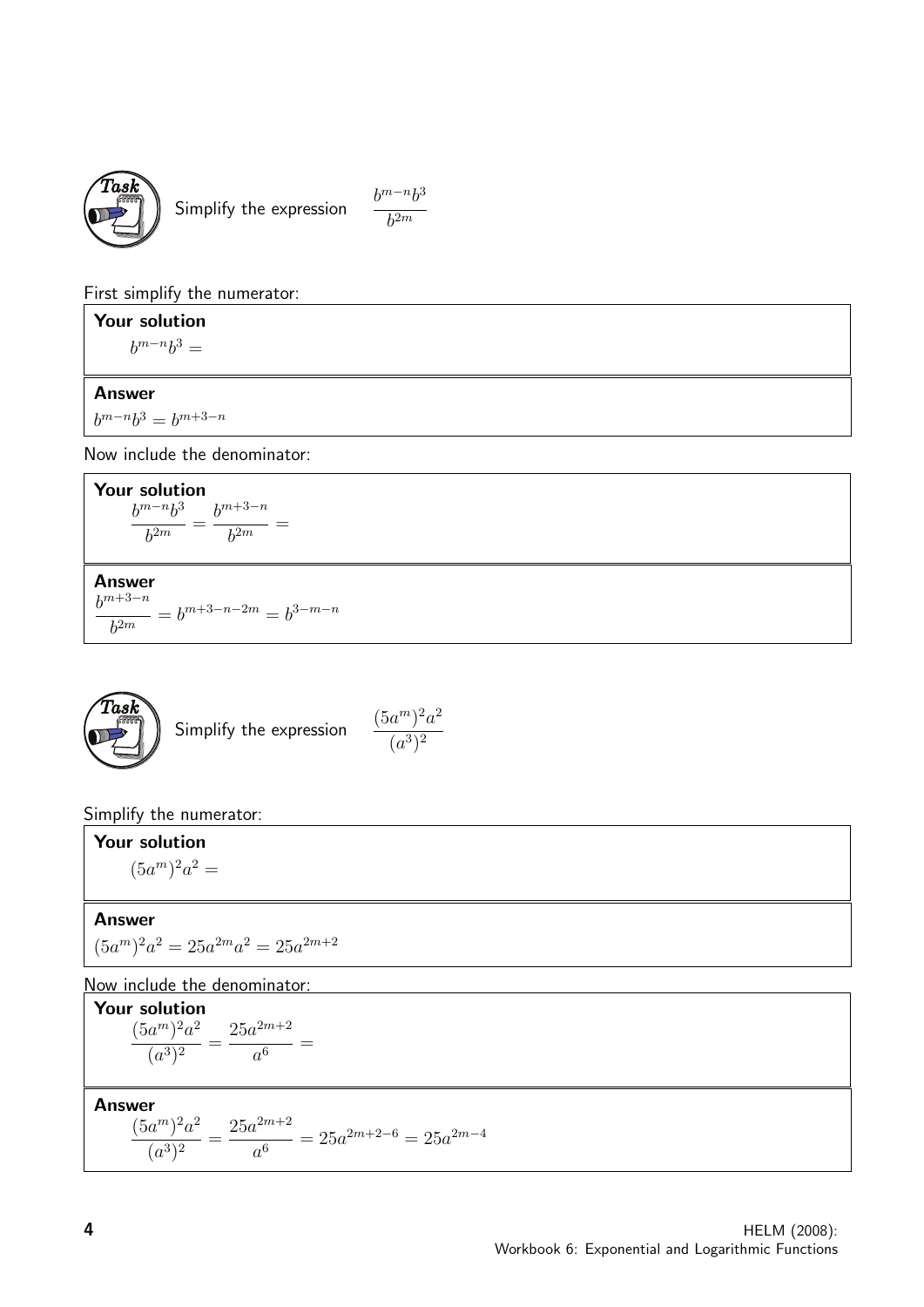

#### a <sup>x</sup> **when** x **is any real number**

So far we have given the meaning of  $a^p$  where  $p$  is an integer or a rational number, that is, one which can be written as a quotient of integers. So, if  $p$  is rational, then

$$
p = \frac{m}{n}
$$
 where  $m, n$  are integers

Now consider x as a real number which cannot be written as a rational number. Two common ινοw consider  $x$  as a real number which cannot be written as a rational number. Two common<br>examples of these **irrational** numbers are  $\sqrt{2}$  and  $\pi$ . What we shall do is *approximate*  $x$  by a rational number by working to a fixed number of decimal places. For example if

$$
x=3.14159265\ldots
$$

then, if we are working to 3 d.p. we would write

$$
x \approx 3.142
$$

and this number can certainly be expressed as a rational number:

$$
x \approx 3.142 = \frac{3142}{1000}
$$

so, in this case

$$
a^x = a^{3.14159...} \approx a^{3.142} = a^{\frac{3142}{1000}}
$$

and the final term:  $a^{3142}_{1000}$  can be determined in the usual way by calculator. Henceforth we shall therefore assume that the expression  $a^x$  is defined for all positive values of  $a$  and for  $\mathbf{all}$  real values of  $x$ .



By working to 3 d.p. find, using your calculator, the value of  $3^{\pi/2}.$ 

First, approximate the value of  $\frac{\pi}{2}$ 2 :

| <b>Your solution</b><br>$rac{\pi}{2} \approx$ | to $3$ d.p.                                                         |  |
|-----------------------------------------------|---------------------------------------------------------------------|--|
| <b>Answer</b>                                 | $\frac{1}{2} \approx \frac{3.1415927}{2} = 1.5707963 \approx 1.571$ |  |
| Now determine $3^{\pi/2}$ :                   |                                                                     |  |
| Your solution                                 |                                                                     |  |
| $\sim$                                        |                                                                     |  |

 $3^{\pi/2} \approx$ 

#### Answer

 $3^{\pi/2} \approx 3^{1.571} = 5.618$  to 3 d.p.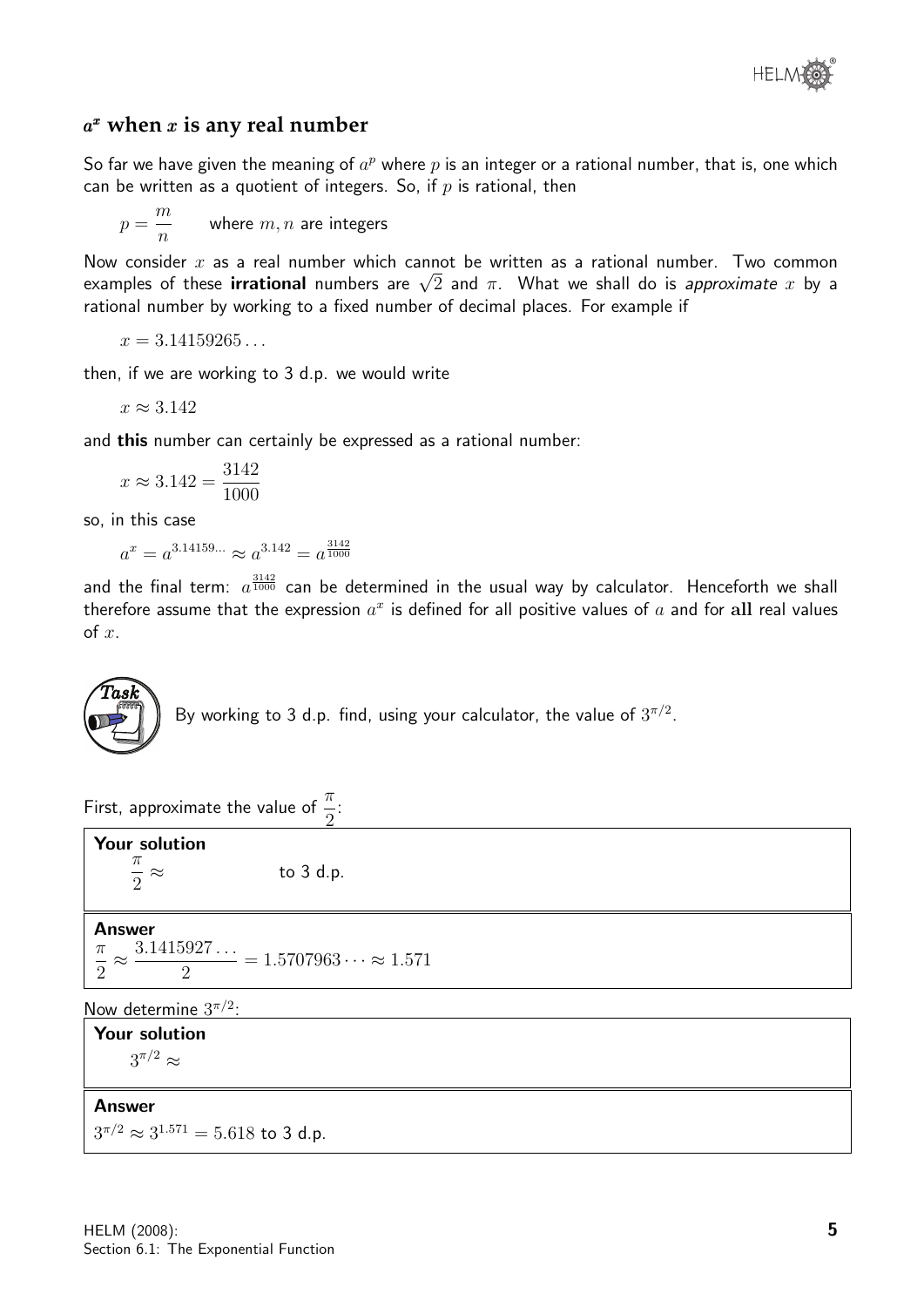### **2. Exponential functions**

For a fixed value of the base  $a$  the expression  $a^x$  clearly varies with the value of  $x$ : it is a function of x. We show in Figure 1 the graphs of  $(0.5)^x$ ,  $(0.3)^x$ ,  $1^x$ ,  $2^x$  and  $3^x$ .

The functions  $a^x$  (as different values are chosen for  $a$ ) are called exponential functions. From the graphs we see (and these are true for all exponential functions):

If 
$$
a > b > 0
$$
 then



**Figure 1**:  $y = a^x$  for various values of a

The most important and widely used exponential function has the particular base  $e = 2.7182818...$ It will not be clear to the reader why this particular value is so important. However, its importance will become clear as your knowledge of mathematics increases. The number  $e$  is as important as the number  $\pi$  and, like  $\pi$ , is also irrational. The approximate value of e is stored in most calculators. There are numerous ways of calculating the value of e. For example, it can be shown that the value of e is the end-point of the sequence of numbers:

$$
\left(\frac{2}{1}\right)^1
$$
,  $\left(\frac{3}{2}\right)^2$ ,  $\left(\frac{4}{3}\right)^3$ , ...,  $\left(\frac{17}{16}\right)^{16}$ , ...,  $\left(\frac{65}{64}\right)^{64}$ , ...

which, in decimal form (each to 6 d.p.) are

 $2.000000, 2.250000, 2.370370, \ldots, 2.637929, \ldots, 2.697345,$ 

This is a slowly converging sequence. However, it does lead to a precise definition for the value of e:

$$
\mathsf{e}=\lim_{n\to\infty}\left(\frac{n+1}{n}\right)^n
$$

 $\alpha$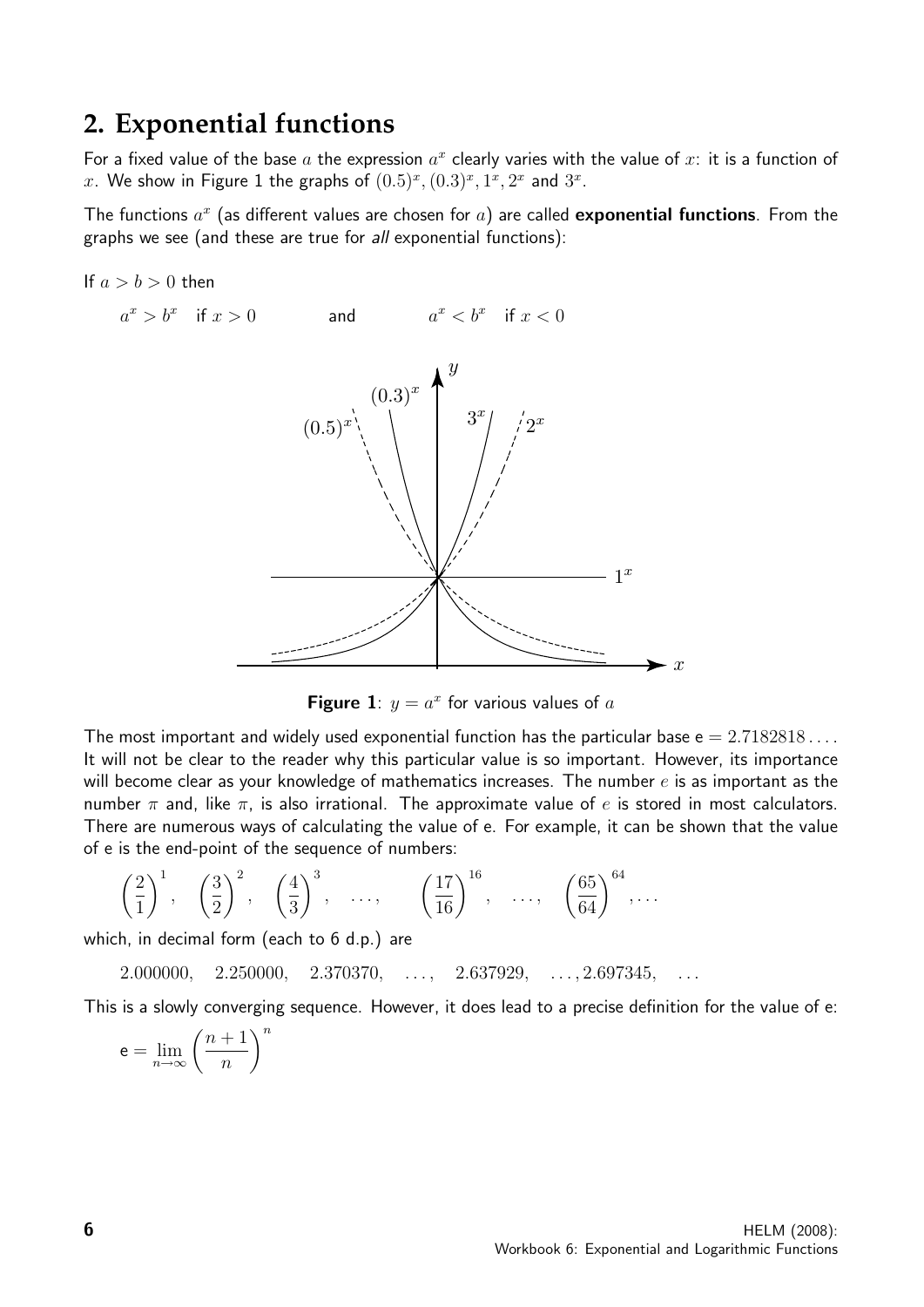An quicker way of calculating e is to use the (infinite) series:

$$
e = 1 + \frac{1}{1!} + \frac{1}{2!} + \frac{1}{3!} + \frac{1}{4!} + \dots + \frac{1}{n!} + \dots
$$

where, we remember,

 $n! = n \times (n-1) \times (n-2) \times \ldots (3) \times (2) \times (1)$ 

(This is discussed more fully in 16: Sequences and Series.)

Although all functions of the form  $a^x$  are called exponential functions we usually refer to e<sup>x</sup> as the exponential function.







Exponential functions (and variants) appear in various areas of mathematics and engineering. For example, the shape of a hanging chain or rope, under the effect of gravity, is well described by a combination of the exponential curves e<sup>kx</sup>, e<sup>−kx</sup>. The function e<sup>−x2</sup> plays a major role in statistics; it being fundamental in the important normal distribution which describes the variability in many naturally occurring phenomena. The exponential function  $e^{-kx}$  appears directly, again in the area of statistics, in the Poisson distribution which (amongst other things) is used to predict the number of events (which occur randomly) in a given time interval.

From now on, when we refer to an exponential function, it will be to the function  $e^x$  (Figure 2) that we mean, unless stated otherwise.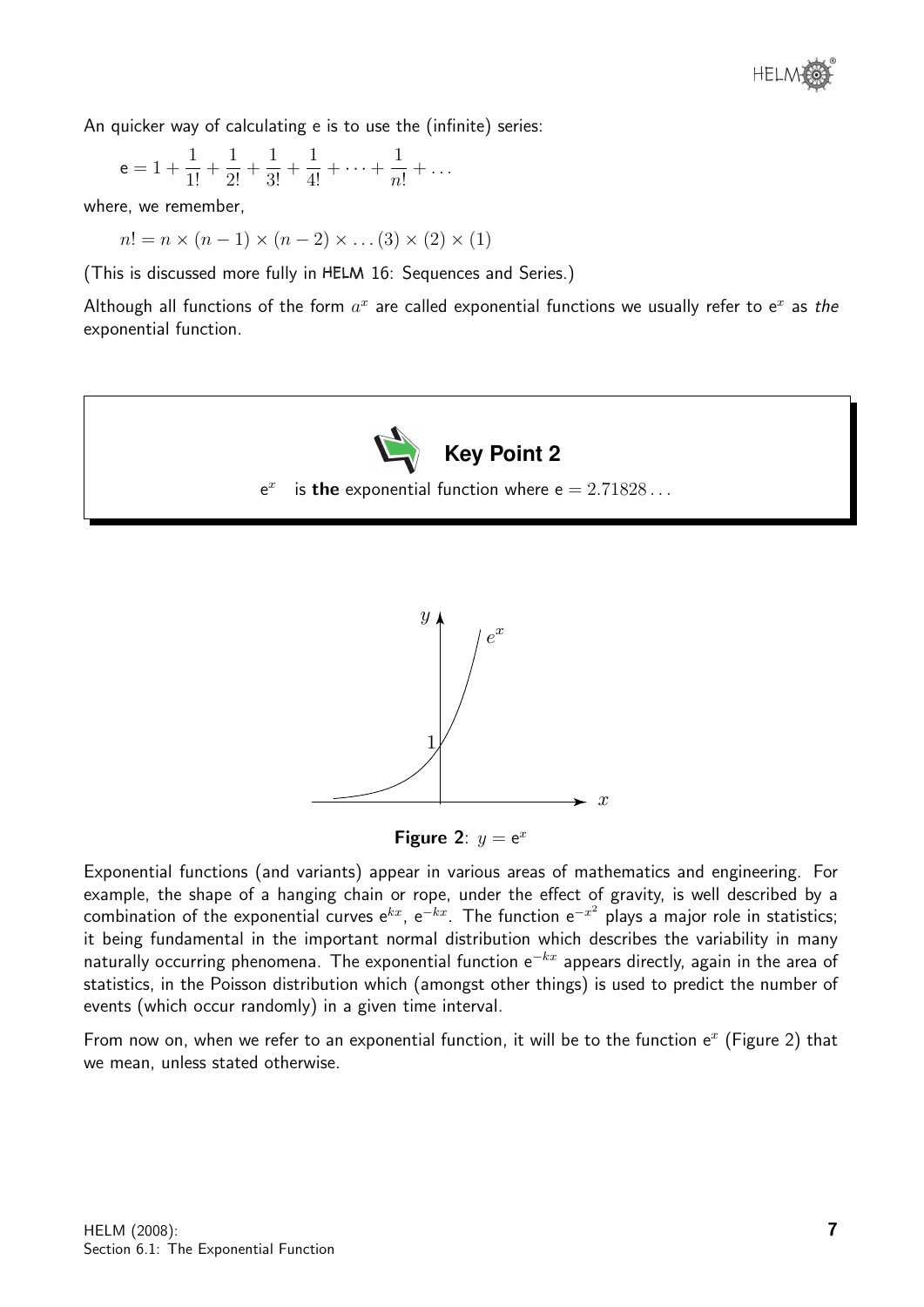

Use a calculator to determine the following values correct to 2 d.p. (a)  $e^{1.5}$ , (b)  $e^{-2}$ , (c)  $e^{17}$ .

| <b>Your solution</b><br>(a) $e^{1.5}$ = | (b) $e^{-2} =$                                                              | (c) $e^{17} =$ |
|-----------------------------------------|-----------------------------------------------------------------------------|----------------|
| <b>Answer</b>                           | (a) $e^{1.5} = 4.48$ , (b) $e^{-2} = 0.14$ , (c) $e^{17} = 2.4 \times 10^7$ |                |



Simplify the expression  $\frac{e^{2.7}e^{-3(1.2)}}{2}$  $\frac{1}{e^2}$  and determine its numerical value to 3 d.p.

First simplify the expression:

Your solution  $e^{2.7}e^{-3(1.2)}$  $\frac{1}{e^2}$  =

Answer  $e^{2.7}e^{-3(1.2)}$  $\frac{e^{2}}{e^{2}} = e^{2.7}e^{-3.6}e^{-2} = e^{2.7-3.6-2} = e^{-2.9}$ 

Now evaluate its value to 3 d.p.:

Your solution  $e^{-2.9} =$ Answer 0.055

## **3. Exponential growth**

If  $a > 1$  then it can be shown that, no matter how large K is:

$$
\frac{a^x}{x^K} \to \infty \quad \text{as} \quad x \to \infty
$$

That is, if  $K$  is fixed (though chosen as large as desired) then eventually, as  $x$  increases,  $a^x$  will become larger than the value  $x^K$  provided  $a > 1$ . The growth of  $a^x$  as  $x$  increases is called  $\bf{exponential}$ growth.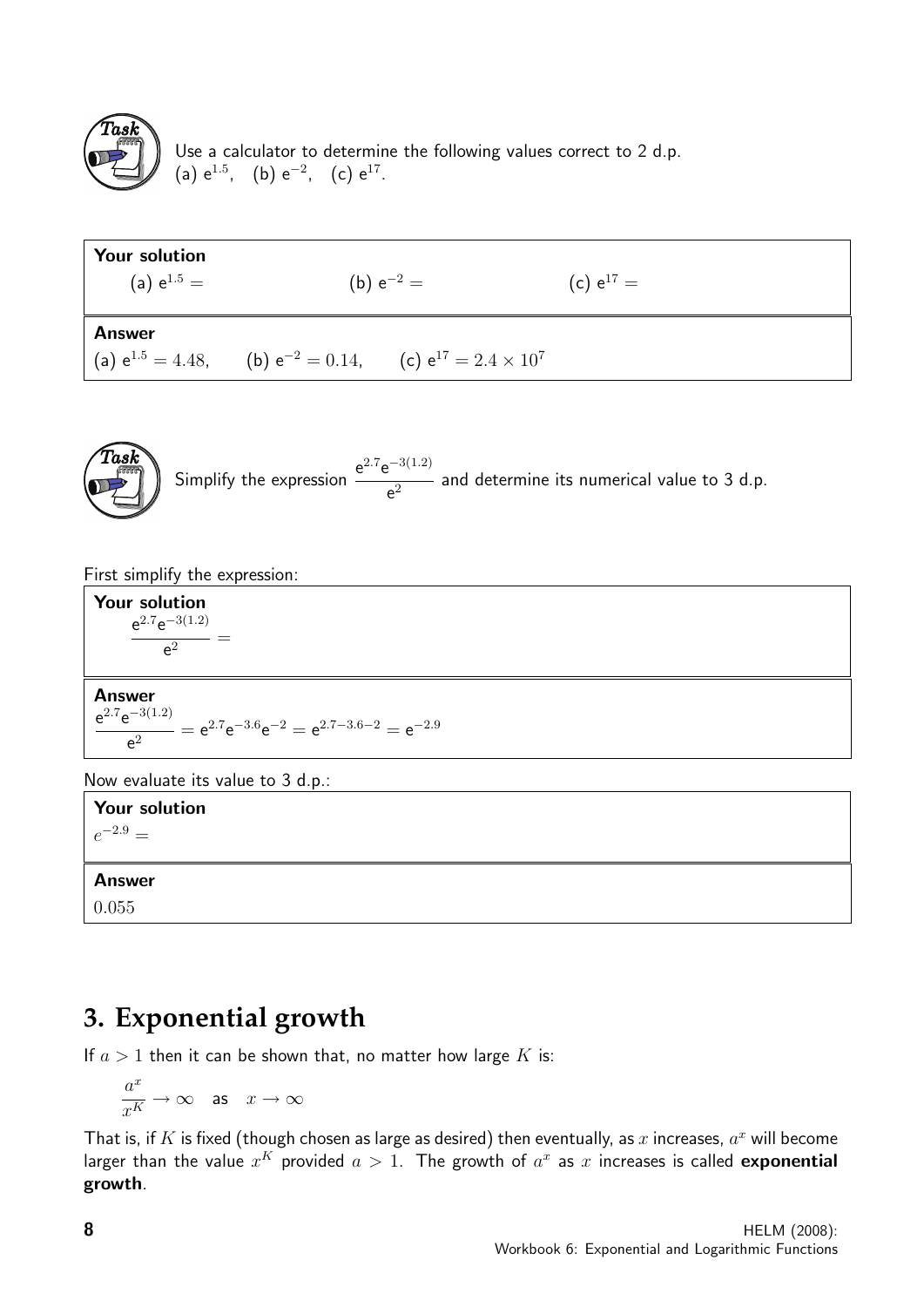

A function  $f(x)$  grows exponentially and is such that  $f(0) = 1$  and  $f(2) = 4$ . Find the exponential curve that fits through these points. Assume the function is  $f(x) = \mathrm{e}^{kx}$  where  $k$  is to be determined from the given information. Find the value of  $k$ .

First, find  $f(0)$  and  $f(2)$  by substituting in  $f(x) = e^{kx}$ .

| Your solution                                 |                                                                                     |                                                                                                         |  |
|-----------------------------------------------|-------------------------------------------------------------------------------------|---------------------------------------------------------------------------------------------------------|--|
| When $x = 0$ $f(0) = e^0 = 1$                 |                                                                                     |                                                                                                         |  |
| When $x = 2$ , $f(2) = 4$ so $e^{2k} = 4$     |                                                                                     |                                                                                                         |  |
|                                               | By trying values of k: 0.6, 0.7, 0.8, find the value such that $e^{2k} \approx 4$ : |                                                                                                         |  |
| <b>Your solution</b>                          |                                                                                     |                                                                                                         |  |
| $e^{2(0.6)} =$                                | $e^{2(0.7)} =$                                                                      | $e^{2(0.8)} =$                                                                                          |  |
| <b>Answer</b>                                 |                                                                                     |                                                                                                         |  |
|                                               | $e^{2(0.6)} = 3.32$ (too low) $e^{2(0.7)} = 4.055$ (too high)                       |                                                                                                         |  |
| Now try values of k: $k = 0.67, 0.68, 0.69$ : |                                                                                     |                                                                                                         |  |
| Your solution                                 |                                                                                     |                                                                                                         |  |
| $e^{2(0.67)} =$                               | $a^{2(0.68)} =$                                                                     | $n^{2(0.69)} =$                                                                                         |  |
| <b>Answer</b>                                 |                                                                                     |                                                                                                         |  |
|                                               | $e^{2(0.67)} = 3.819$ (low) $e^{2(0.68)} = 3.896$ (low) $e^{2(0.69)} = 3.975$ (low) |                                                                                                         |  |
| Next try values of $k = 0.691, 0.692$ :       |                                                                                     |                                                                                                         |  |
| <b>Your solution</b>                          |                                                                                     |                                                                                                         |  |
| $e^{2(0.691)} =$                              | $e^{2(0.692)} =$                                                                    | $a^{2(0.693)} =$                                                                                        |  |
| <b>Answer</b>                                 |                                                                                     |                                                                                                         |  |
|                                               | $e^{2(0.691)} = 3.983$ , (low) $e^{2(0.692)} = 3.991$ (low)                         | $e^{2(0.693)} = 3.999$ (low)                                                                            |  |
|                                               |                                                                                     | Finally, state the exponential function with $k$ to 3 d.p. which most closely satisfies the conditions: |  |
| Your solution                                 |                                                                                     |                                                                                                         |  |

 $y =$ 

#### Answer

The exponential function is  $e^{0.693x}$ .

We shall meet, in Section 6.4, a much more efficient way of finding the value of  $k$ .